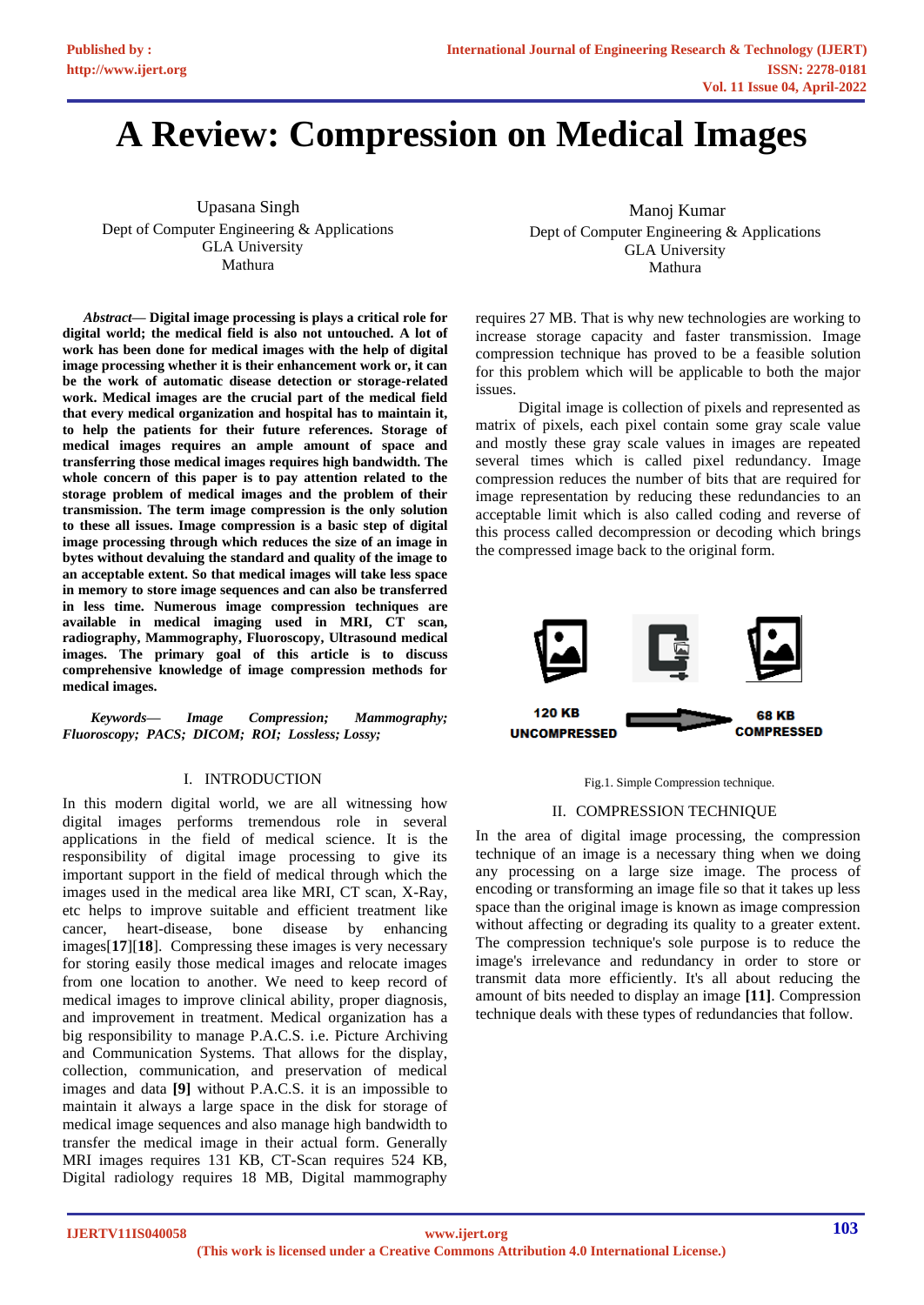

Fig.2. Types of Redundancies.

#### *1. Psychovisual Redundancy*

Since human vision does not require quantitative analysis of each pixel or luminance quantity in the picture, psycho visual redundancies exist. So destroying some less relative critical data in our visual preparation might be satisfactory.

#### *2. Coding Redundancy*

If a picture's grey levels are coded in such a way that more code images are used to answer each grey level than could possibly be required, the following image is said to have coding redundancy.

#### *3. Inter\_pixel Redundancy*

The statistical association between adjacent pixels in an image causes inter\_pixel redundancy.

#### *3.1 Inter\_pixel Spatial Redundancy*

The grey value of a random pixel can be predicted by looking at the grey values of its neighbours, assuming they are closely related.

The amount of information transmitted by a single pixel is usually small. The contrast between adjacent pixels can be used to address an image to reduce inter pixel redundancy..

#### *3.2 Inter\_pixel Temporal Redundancy*

The statistical association between pixels from subsequent frames in a video sequence is known as inter\_pixel temporal redundancy.

Inter\_frame redundancy is another name for temporal redundancy. Motion-compensated predictive coding can be used to take advantage of temporal redundancy.

Compression technique classified majorly in two ways lossless technique and lossy technique.



Fig.3. Compression Techniques

#### *1. Lossless Technique*

The Lossless technique reconstructed image is an exact replica of the original image **[[2](#page-5-0)**]. This reproduces the original image without any quality loss. This is reversible Lossless techniques are most suitable for medical images processing, where a small loss of data may lead to very serious effect on human lives. Run-length encoding, LZW coding, Huffman encoding, Area coding are few examples **[[2](#page-5-0)**].

#### *2. Lossy Technique*

In Lossy Compression technique, the reconstructed image will not be the exact copy of the original input image instead the rebuilt image contains some loss of data or degradation from the original input image **[[2](#page-5-0)**] therefore; it is less used in medical imaging.

#### III. MEDICAL IMAGE FORMATS

Medical Image file formats standardize the way information about how a computer file contains the image. The image file format describes how image data is organized inside the file and how software can view pixel data for proper stacking and projection. **[\[19](#page-5-0)**]. Medical image file format separated mainly in two categories first one is standardized as diagnostic modalities i.e. Dicom [**[20](#page-5-0)**] and the second one is as aspire to make post-processing analysis easier and more efficient i.e. Minc [**[23](#page-5-0)**], Analyze [**[21](#page-5-0)**], Nifti [**[22](#page-5-0)**].

#### *1. Dicom*

The Dicom standard was developed jointly by the American. College of Radiology. and the National Electric Manufacturers. Association. The Dicom standard is now used by all medical imaging departments. Dicom was the first file format to recognize that pixel information could not be separated from the definition of the drug that led to the image's development. Image compression is supported by Dicom. Dicom offers run\_length encoding (RLE), JPEG, JPEG\_2000, JPEG\_LS, MPEG\_2, and MPEG\_4 compression techniques. [**[19](#page-5-0)**] [**[22](#page-5-0)**].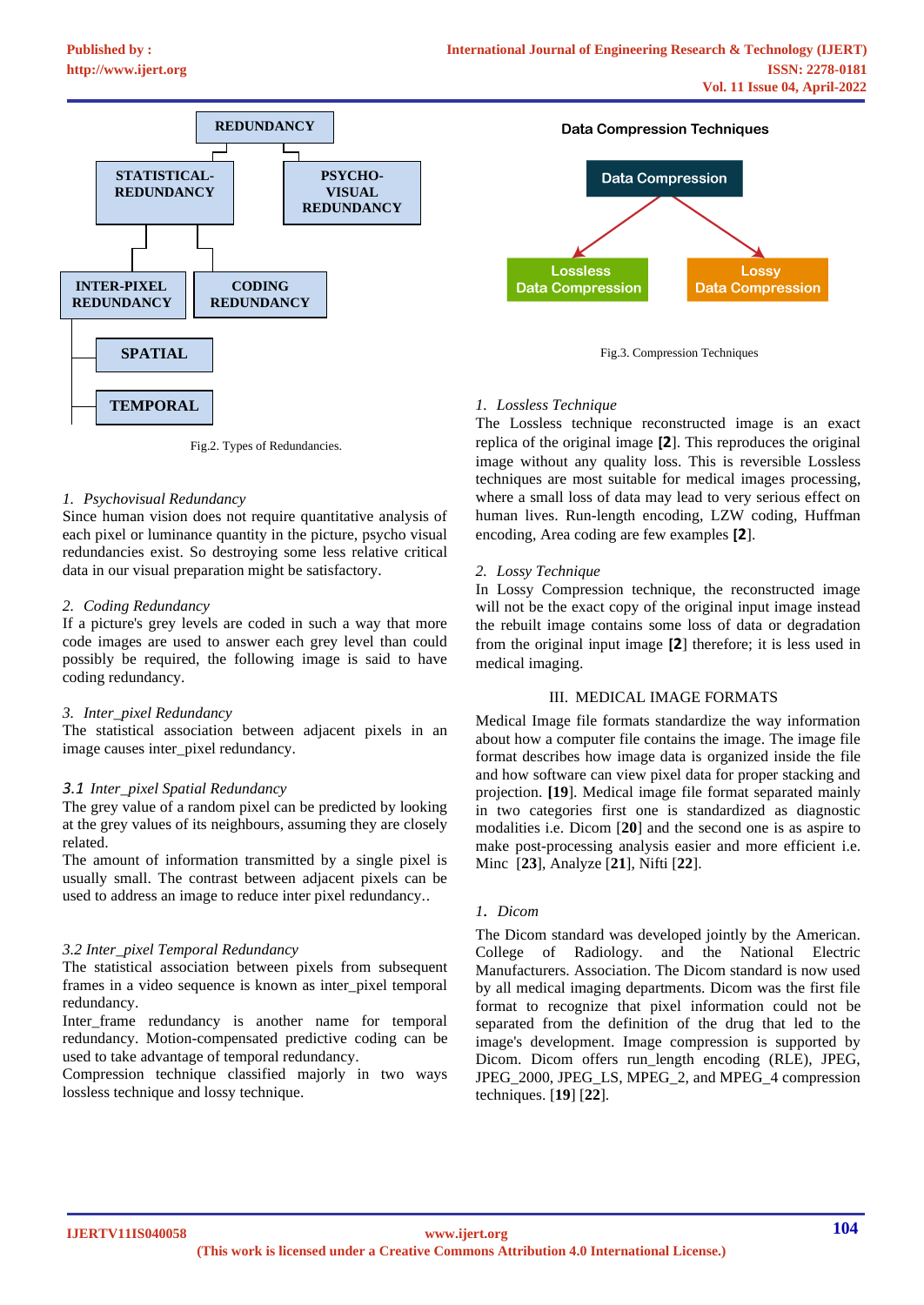## *2. Minc*

Starting in 1992, the Montreal Neurological. Institute (MNI) created the Minc file format to have a file type for diagnostic imaging that is versatile. Minc\_1 the original version was based on the standard of Net\_CDF. As a result, Minc's production team opted to upgrade from Net\_CDF to HDF\_5 in order to solve the constraint of assisting with big data documents while also including major improvements (HDF\_5). Minc\_2, the most recent version, was incompatible with the prior one. [**[19](#page-5-0)**] [**[23](#page-5-0)**].

## *3. Analyze.*

Analyze\_7.5 was established first at Mayo. Clinic's in Rochester, Minnesota in the late 1980s as a format for the commercial program Analyze. The standard was the "de facto" format for post processing medical images. for more than a decade. The Analyze format had a major breakthrough in that it was created for multidimensional data (volume). An Analyze\_7.5 version is made up of 2 binary-files: a voxel raw data image file with the extension ".img" and header doc of metadata having extension ".hdr." [**[19](#page-5-0)**] [**[21](#page-5-0)**].

### *4. Nifti*

Nifti seems to be a file extension developed by a National Institute of Health committee in early 2000s with the aim of creating a format for neuro imaging that retains the advantages of the Analyze standard while eliminating its flaws. Nifti has support for data types that Analyze does not, such as unsigned-  $16$  bit. Despite the fact that the header and pixel data must be stored in separate files, Most image are stored as an unique ".nii" file that contains both header and pixel information.

[**[19](#page-5-0)**] [**[22](#page-5-0)**].

#### Table 1. An Overview of the medical image formats [\[19\]](#page-5-0).

| <b>Formats</b> | <b>Header</b>                                                                                                  | <b>Extending</b>          | Data_types                                                                                                    |
|----------------|----------------------------------------------------------------------------------------------------------------|---------------------------|---------------------------------------------------------------------------------------------------------------|
| <b>Dicom</b>   | Variable Length Binary<br>Format                                                                               | " $dem$ ".                | Signed. & Un_signed. Integer. 8 Bit. 32 Bit allows only for<br>radiotherapy but float data type assisted not. |
| Minc           | <b>Extensible Binary</b><br>Format                                                                             | ".mnc."                   | Signed. & Un_signed Integer. 8 to 32 Bit float 32 to 64 Bit and in<br>complex 32 to 64 Bit                    |
| Analyze        | Fixed. Length. 348<br>Byte. Binary. Format.                                                                    | ".img." $&$ ".hdr."       | Un_signed Integer 8 Bit, Signed Integer 16 to 32 Bit, float 32 to 64<br>Bit and in complex 64 Bit.            |
| <b>Nifti</b>   | Fixed. Length. 352<br>Byte. Binary. Format<br>and 348 in case data<br>saved in ".img." and<br>".hdr." Format." | $\lq$ <sup>"</sup> .nii." | Signed. & Un_signed. Integer 8 to 64 Bit, float. 32 Bit to 128 Bit and<br>complex. 64 Bit to 256 Bit.         |

## IV. RELATED WORK

Several studies in the field of compression of medical image and to address concerns related to compression of medical image have been performed in the last decade. The researcher's approach is determined by the type of application required and the problem on which he wishes to work.

 Recently Prasantha et al. [\[1p](#page-5-0)roposed a novel image compression technique based on modified Singular Value Decomposition. The lossy method is used in the proposed solution for compression of medical images because it has the best compression ratio. It is also concerned about computation complexity, so they preprocessed the SVD, resulting in a modified SVD.

Magar et al. [\[9\]](#page-5-0) using the oscillation theory, a groundbreaking approach to biomedical image compression has been developed. They repeatedly extracted the principal component from medical images and obtained more compression ratios than the others medical image Due to which the compression results were better than other works. It gives the end user the freedom to use any principle variable that meets his or her needs and applications. For each iteration, the number of theory components increases, resulting in a higher compression ratio.

Kundlik et al. [\[6\]](#page-5-0) show another novel approach of compression i.e. Oscillation and DCT based biomedical image compression. The proposed method is quite similar to the previous one but with the extension of the DCT. Here Discrete Cosine Transform (DCT) converted image signal into elementary frequency component which is wildly used in medical image compression and having the advantage to hold number of information in less number of pixel. With Oscillation and DCT concept proposed approach provides a high compression ratio with fine compressed image.

Perumal et al. [\[3\]](#page-5-0) proposed an approach i.e. Medical Images Compression and Decompression Using Neural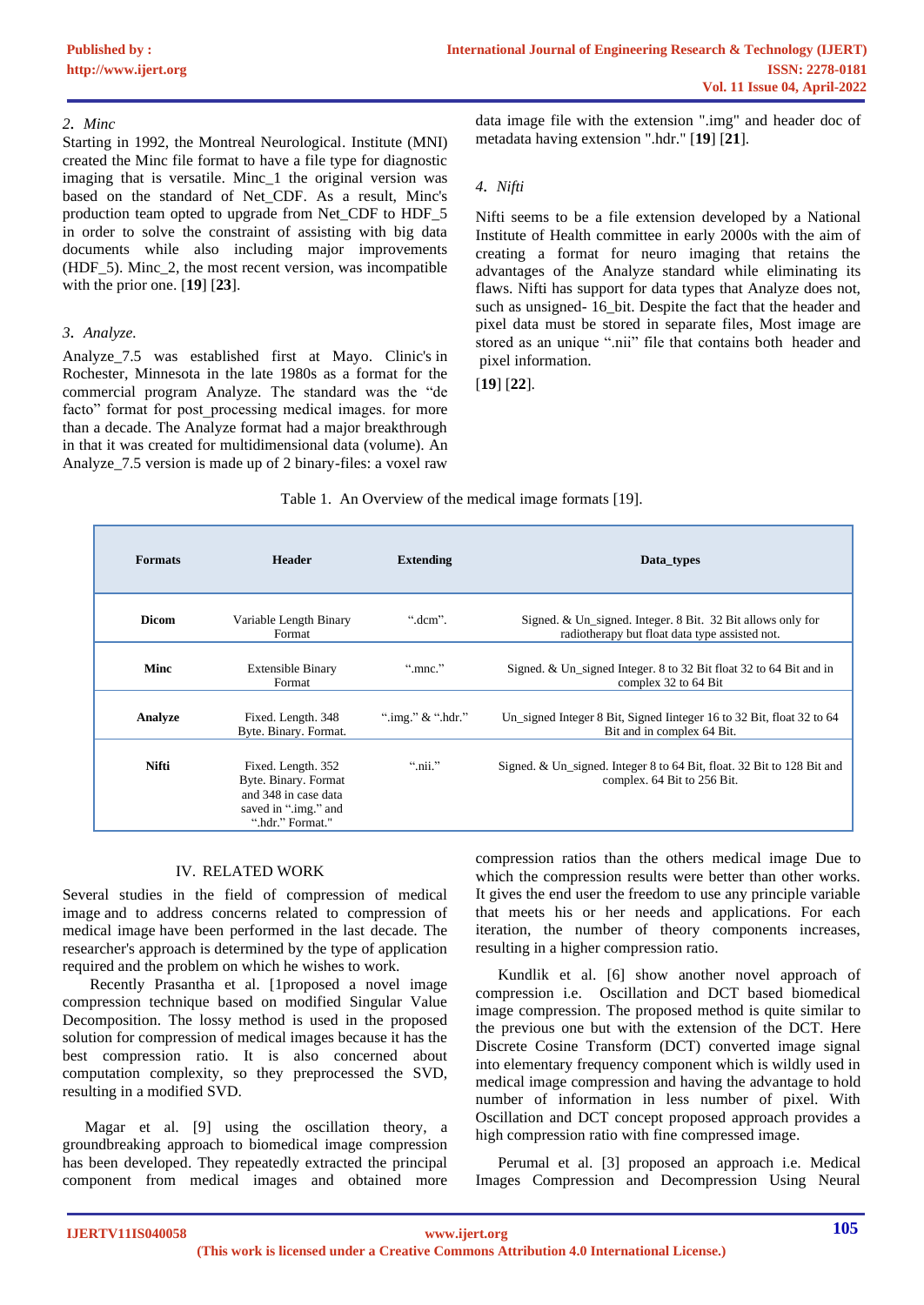Networks. Where it uses Support Vector Machine Neural Network approach to compress medical images. The main drawback of this paper is this approach become very complex due to Neural Network methodology used and high amount of data loss from the medical image during compression. Where best part of this paper is that its compare its approach with several performance parameters like Mean Square Error (MSE), Bits per Pixel (BPP), Compression Ratio (CR), Peak Signal to Noise Ratio (PSNR).

Yee et al. [\[7\]](#page-5-0) presents a technique to compress the medical image with Region of Interest (ROI) using Better Portable Graphics (BPG). In this approach firstly medical image is segmented in two part, ROI region and Non-ROI region which makes technique to more focused on only interested area of image then on ROI region Lossless BPG applied because they don't want any risk with information of ROI region and in Non-ROI part Lossy BPG applied and at the end resultant images are combine to create final compressed medical image. Presented approach experimented by DICOM MRI brain-scan image **[\[16](#page-5-0)**] which represents good compressed ratio.

Li et al. **[\[8](#page-5-0)**] provided a novel method, lossy and lossless encoding of 16\_bit depth images of medical using an optimized JPEG\_XT\_based algorithm, where the optimized JPEG\_XT\_based algorithm (OPT. JPEG\_XT) with amplify DCT coefficient is used for medical image compression while we use it for satellite infrared images. The tiny integer information a digital component of medical images is kept by amplification of DCT coefficients, which helps to improve compression efficiency. The method begins by spitting a 16\_bit depth image into two 8\_bit depth sub images, then using 2D\_DCT to separate the each block's largest DCT coefficients, known as coefficient of DC, from the left, known as coefficient of AC. Zig\_Zag scanning is used instead of the conventional baseline JPEG process. The method entails amplifying the iteratation of DC and AC coefficient for N term and by a certain NDP's to hold all of the data from the AC coefficient, with the last rounded DC and AC coefficients being contained in compressed data.

Anandan et al. [\[4\]](#page-5-0) Using the Discrete Curvelet Transform and the wrapping technique, they proposed a method for compressing various PET and CT scan images. The curvelet coefficients are quantized using vector quantization, and the coefficients are then encoded using the arithmetic coding technique. Finally, using the inverted curvelet transform as well as the proposed method, restored images are obtained. output is measured using PSNR and CR. In contrast to Wavelet Transform and DCT algorithms, it was discovered that Curvelet\_Transform performed for up gradation of PSNR & CR **[\[10\]](#page-5-0)**.

Nasifoglu et al. **[\[5\]](#page-5-0)** In Pelvis Radiography images, Multi-Regional Adaptive Image Compression (AIC) for Hip Fractures was presented. According to the radiologist's manual contouring, through the JPEG\_method, the proposed method detects and compress 3 ROIs and the context image as Non ROI. The first order ROI is the most important region in the picture, which includes the presence of the fracture. The importance of second and third order ROIs is less than

that of the first order sector, but it provide significant fracture details for the radiologist. According to ROI Priority, the first third is compressed using lossless compression, while the second third is compressed using lossy compression. As per the study, findings, 6.01 C R, 2.79 bPP, 37.61 dB PSNR, and 31.06 dB SNR seem to be the average values of compressed images, maintaining enough data diagnosis without losing any valuable data from ROI. **[\[10\]](#page-5-0)**.

Agarwal et al. **[\[12\]](#page-5-0)** introduce Medical Imaging Technology Employing Multiple Image Compression with the Discrete Wavelet Transform (DWT) for Faster Transmission and Storage The main goal of this technique is to allow largescale transmission of medical images through various devices for early diagnosis and improved health-care services. In this case, the DWT Sub band Analysis was applied three times, each time level by level, to display multiple image compression techniques. In level one, DWT Sub band Analysis Level 1 is used, followed by DWT Sub band Analysis Level 2, to obtain a bit stream of the input medical image. This bit stream is then used as the input image for the third level of compression, where Dequantization and Decoding are used, followed by DWT Sub band Synthesis Level-2 and DWT Sub band Synthesis Level-1 to reconstruct the image.

 Sran et al. [\[15\]](#page-5-0) present a hybrid technique that performs the process in two steps: first, using a saliency-based Fuzzy C-Means clustering algorithm to extract the ROI from a medical image, then using the SPIHT algorithm to compress the ROI with high bit rates on ROI and low bit rates on non-ROI regions. The proposed solution is also concerned with increasing computational complexity. All of the experiments were conducted on the BRATS dataset [\[13\]](#page-5-0), which is a widely used dataset. This method produced accurate ROI shape image detection with a high compression ratio and good visual quality compression.

#### V. MEDICAL IMAMGE PERFORMANCE PARAMETTERS

The different parameters are measured as shown below to evaluate the quality of the compressed medical images as result.

## *1. Bits\_per\_Pixel (BPP)*

Bpp is an exact figure that reflects the average no of Bits used to encrypt each pixel of image (e.g. color).

The bpp is calculated by averaging the following values.

$$
Bpp = \frac{S_{Com}}{N_{Pixel}}
$$

Where  $S_{\text{Com}}$  is size of compressed image and  $N_{\text{pixel}}$  total number of pixels.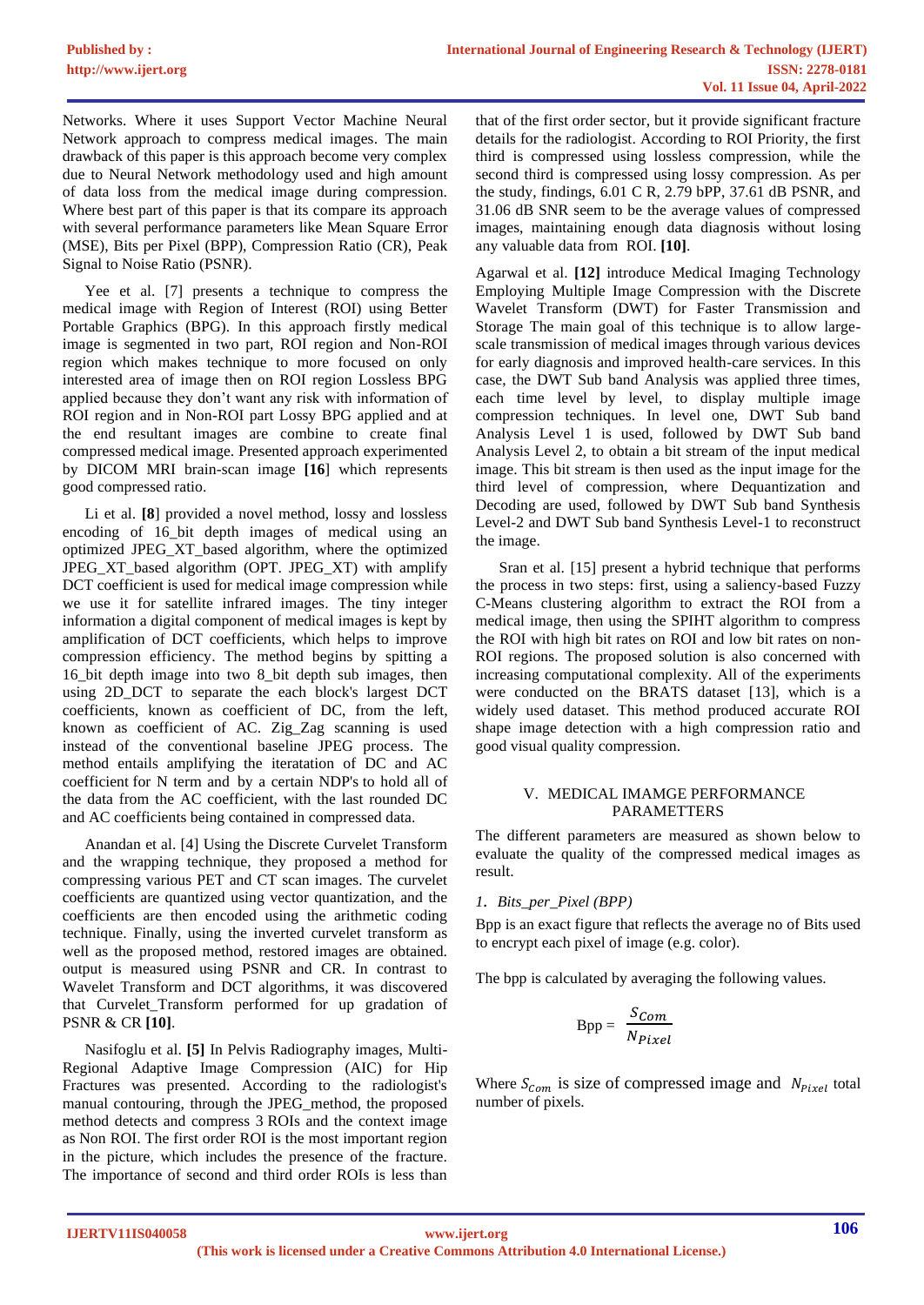## *2. Compression Ratio (CR)*

For a high-quality picture, the CR should be lower. The following equation is used to measure it.

$$
CR = \frac{S_{Uncom}}{S_{Com}}
$$

## *3. Mean\_Square\_ Erroror(MSE)*

The issue with mean-squared error is that it is highly dependent on image intensity scaling.

The following equation is used to measure it [\[14\]](#page-5-0).

$$
\text{MSE} = \frac{1}{MN} \sum_{i=1}^{M} \sum_{j=1}^{N} \bigl( x(i,j) - y(i,j) \bigr)^2
$$

## *4. Peak\_Signal to Noise\_ Ratio (PSNR)*

The PSNR measures the difference between the actual and compressed image's peak error. By scaling the MSE, the Peak Signal-to-Noise Ratio (PSNR) avoids the issue of meansquared error.

The following equation is used to measure it.

$$
\text{PSNR} = 20 \times \log_{10} \left( \frac{255}{sqrt(MSE)} \right)
$$

### *5. Signal to Noise ratio (SNR)*

It depicts the correspondence between the actual and estimated images. This ratio shows how much noise distorted the original picture.

The following equation is used to measure it

$$
SNR = 20 \times log_{10}(S/N)
$$

## VI. COMPARATIVE ANALYSIS

Several outstanding works in the area of image compression for different forms of medical images have been done. Each researcher proposes a method based on the work's purpose and requirements. Some related works have been compared in order to determine which proposal method produces the best results and to what degree the proposed method is superior to the other. This table of comparative research contains the methodologies used by literature reviewed work, as well as quantitative accuracy.

| <b>PUBLICATION</b> | <b>YEAR</b> | <b>TITLE</b>                                                                                                                                            | <b>METHODOLOGY</b>                                                                                        | <b>PERFORMANCE</b><br><b>PARAMETER</b>                                                                         |
|--------------------|-------------|---------------------------------------------------------------------------------------------------------------------------------------------------------|-----------------------------------------------------------------------------------------------------------|----------------------------------------------------------------------------------------------------------------|
| [8]                | 2020        | AN. OPTIMIZED. JPEG_XT_BASED ALGORITHM FOR.<br>THE LOSSY & LOSSLESS COMPRESSION. OF 16 BIT<br>DEPTH. MEDICAL. IMAGE.                                    | Optimized JPEG_XT +<br>Zig_Zag Scanning + Running<br>Length Encoding + Huffman<br>Encoding                | MSE<br>0.08<br><b>SSR</b><br>90%<br><b>PSNR 60%</b>                                                            |
| $[15]$             | 2020        | <b>SEGMENTATION BASED IMAGE</b><br><b>COMPRESSION OF BRAIN MAGNETIC</b><br><b>RESONANCE IMAGES USING VISUAL</b><br><b>SALIENCY</b>                      | Saliency_Based Fuzzy C_Means<br>Clustering Algorithm + ROI<br>SPIHT Algorithm                             | <b>BPP</b><br>0.5000<br><b>PSNR 60.9827</b><br><b>VIF</b><br>60.98273<br>CR<br>25.5202<br><b>MSE</b><br>7.1599 |
| $\lceil 3 \rceil$  | 2020        | <b>MEDICAL IMAGES COMPRESSION AND</b><br><b>DECOMPRESSION USING NEURAL</b><br><b>NETWORKS</b>                                                           | Neural Network +<br>Support vector machine (SVM)                                                          | CR<br>1.64<br><b>PSNR 38.88</b><br><b>MSE</b><br>38.88<br><b>SNR</b><br>33.17                                  |
| [1]                | 2020        | <b>NOVEL APPROACH FOR IMAGE</b><br><b>COMPRESSION USING MODIFIED SVD</b>                                                                                | <b>Singular Value Decomposition</b><br>(SVD)                                                              | CR<br>5.8098<br><b>MSE</b><br>9.2556<br><b>PSNR</b><br>38 4 6 6 7                                              |
| $[12]$             | 2019        | <b>MULTIPLE, IMAGE, COMPRESSION, IN</b><br>MEDICAL. IMAGING. TECHNIQUES. USING.<br><b>WAVELETS FOR SPEEDY. TRANSMISSION. &amp;</b><br>OPTIMAL. STORAGE. | Discrete. Wavelet Transform<br>$(DWT) +$<br>Sub.band Coding (SBC)                                         | 7.4144<br><b>BPP</b><br><b>PSNR</b> 52.11<br>CR<br>92.68%<br><b>MSE</b><br>0.4                                 |
| [6]                | 2018        | <b>OSCILLATION AND DCT BASED</b><br><b>BIOMEDICAL IMAGE COMPRESSION</b>                                                                                 | Principle Components Analysis<br>$(PCA) +$<br>Discrete Cosine Transform +<br><b>Oscillation Algorithm</b> | CR<br>40.70                                                                                                    |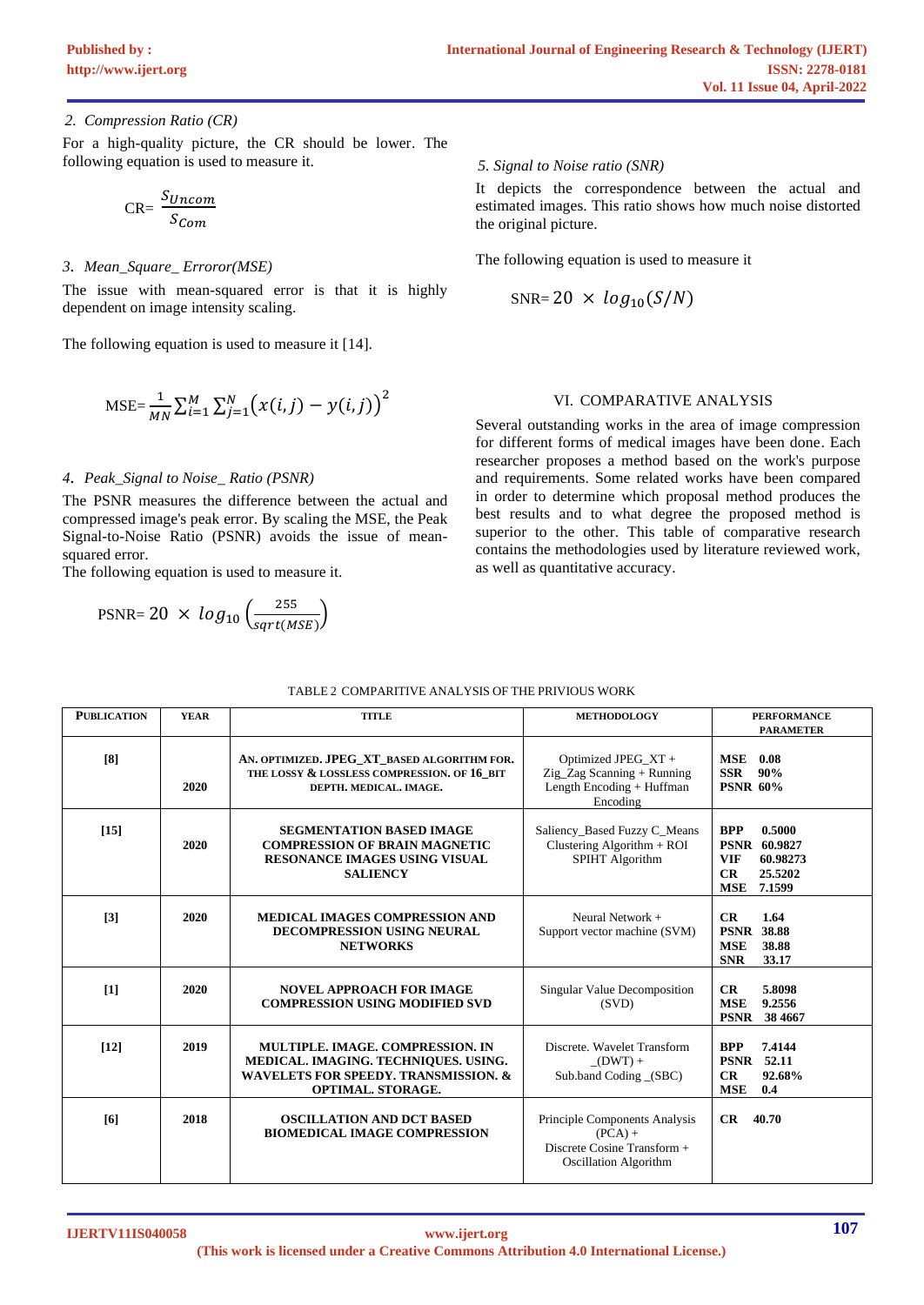| [5] | 2017 | MULTI-REGIONAL, ADAPTIVE, IMAGE,<br><b>COMPRESSION. FOR HIP FRACTURES. IN</b><br>PELVIS. RADIOGRAPHY.                            | JPEG algorithm $+$ Region<br>Interest (ROI)                                                        | CR.<br>6.01<br>2.79<br><b>BPP</b><br><b>PSNR</b> 37.61 dB<br><b>SNR</b><br>31.06 dB |
|-----|------|----------------------------------------------------------------------------------------------------------------------------------|----------------------------------------------------------------------------------------------------|-------------------------------------------------------------------------------------|
| [7] | 2017 | <b>MEDICAL IMAGE COMPRESSION BASED ON</b><br><b>REGION OF INTEREST USING BETTER</b><br><b>PORTABLE GRAPHICS (BPG)</b>            | Better Portable Graphics (BGP) +<br>Region of Interest (ROI)                                       | CR.<br>38.18                                                                        |
| [9] | 2016 | <b>INNOVATIVE APPROACH TO BIOMEDICAL</b><br><b>IMAGE COMPRESSION USING OSCILLATION</b><br><b>CONCEPT</b>                         | Oscillation Algorithm +<br>Principle components Analysis<br>(PCA)                                  | 00.4070<br>CR.                                                                      |
| [4] | 2016 | MEDICAL, IMAGE, COMPRESSION, USING.<br><b>WRAPPING. BASED FAST</b><br>DISCRETE CURVELET TRANSFORM &<br><b>ARITHMETIC CODING.</b> | Wrapping Based Fast Discrete<br>Curvelet Transform + Vector<br>Quantization +<br>Arithmetic_Coding | <b>PSNR 40.32</b><br>CR<br>74.3                                                     |

## VII. CONCLUSION

We covered a lot of research work related to medical image compression in this paper, which has been helpful in improving medical issues and improving clinical capabilities. Some of the proposed work used a single method for medical image compression, while others used hybrid methodologies to boost compression ratio while maintaining efficiency. All of their efforts are commendable, and they have advanced the medical field. Despite the fact that we have done a lot of testing, there are still a lot of issues in this field that we need to address. Additionally, previous research has shown that the majority of the work was based on 2D medical images. As a result, successful compression algorithms for 3D medical images are needed.

## ACKNOWLEDGMENT

To complete this article, I would like to thank the entire faculty at GLA University, Mathura, particularly my guide, Prof. Manoj Kumar. It would have been difficult to complete such a mission without them. I'd like to take this opportunity to thank everyone at GLA University Mathura's Digital Image Processing and Computer Vision Research Group for taking the time to read an article.

#### **REFERENCES**

- <span id="page-5-0"></span>[1] Prasantha, Dr HS. "NOVEL APPROACH FOR IMAGE COMPRESSION USING MODIFIED SVD." *International Journal of Creative Research Thoughts (IJCRT)* 8, no. 8 (2020): 2234-2243.
- [2] Ezilarasi, S., and S. Vimala. "ENHANCED AMBTC BASED ADAPTIVE IMAGE COMPRESSION TECHNIQUE." *European Journal of Molecular & Clinical Medicine* 7, no. 8: 2020.
- [3] Perumal, B., M. Harisiva, T. ChennaKeshava Reddy, and Ch Nikhil Reddy. "Medical Images Compression and Decompression Using Neural Networks.".
- [4] Anandan, P., and R. S. Sabeenian. "Medical image compression using wrapping based fast discrete curvelet transform and arithmetic coding." *Circuits and Systems* 7, no. 08 (2016): 2059.
- [5] Nasifoglu, Huseyin, Osman Erogul, Gokce Kaan Atac, and Galip Ozdemir. "Multi-Regional Adaptive Image Compression (AIC) for Hip Fractures in Pelvis Radiography." In *CMBEBIH 2017*, pp. 61- 67. Springer, Singapore, 2017.
- [6] Kundlik, Miss Nilam V., and Manoj Kumar Singh. "Oscillation Concept for Image Compression.".
- [7] Yee, David, Sara Soltaninejad, Deborsi Hazarika, Gaylord Mbuyi, Rishi Barnwal, and Anup Basu. "Medical image compression based on region of interest using better portable graphics (BPG)." In *2017 IEEE international conference on systems, man, and cybernetics (SMC)*, pp. 216-221. IEEE, 2017.
- [8] Li, Zhongqiang, Alexandra Ramos, Zheng Li, Michelle L. Osborn, Xin Li, Yanping Li, Shaomian Yao, and Jian Xu. "An optimized JPEG-XT-based algorithm for the lossy and lossless compression of 16-bit depth medical image." *Biomedical Signal Processing and Control* 64 (2021): 102306.
- [9] Magar, Satyawati S., and Bhavani Sridharan. "Innovative approach to biomedical image compression using oscillation concept." In *2016 International Conference on Automatic Control and Dynamic Optimization Techniques (ICACDOT)*, pp. 124-128. IEEE, 2016.
- [10] Nasıfoğlu, Hüseyin, and Osman Eroğul. "Medical Image Compression for Telemedicine Applications." (2019).
- [11] Lu, Zhe-Ming, and Shi-Ze Guo. *Lossless information hiding in images*. Syngress, 2016.
- [12] Agarwal, Ruchi, C. S. Salimath, and Khursheed Alam. "Multiple image compression in medical imaging techniques using wavelets for speedy transmission and optimal storage." *Biomedical and Pharmacology Journal* 12, no. 1 (2019): 183-198.
- [13] B.H. Menze, A. Jakab, S. Bauer, J. Kalpathy-Cramer, K. Farahani, J. Kirby, Y. Burren, N. Porz, J. Slotboom, R. Wiest, L. Lanczi, E. Gerstner, M. Weber, T. Arbel, B.B. Avants, N. Ayache, P. Buendia, D.L. Collins, N. Cordier, J.J. Corso, A. Criminisi, T. Das, H. Delingette, Demiralp, C.R. Durst, M. Dojat, S. Doyle, J. Festa, F. Forbes, E. Geremia, B. Glocker, P. Golland, X. Guo, A. Hamamci, K.M. Iftekharuddin, R. Jena, N.M. John, E. Konukoglu, D. Lashkari, J.A. Mariz, R. Meier, S. Pereira, D. Precup, S.J. Price, T.R. Raviv, S.M.S. Reza, M. Ryan, D. Sarikaya, L. Schwartz, H. Shin, J. Shotton, C.A. Silva, N. Sousa, N.K. Subbanna, G. Szekely, T.J. Taylor, O.M. Thomas, N.J. Tustison, G. Unal, F. Vasseur, M. Wintermark, D.H. Ye, L. Zhao, B. Zhao, D. Zikic, M. Prastawa, M. Reyes, K. Van Leemput, The multimodal brain tumor image segmentation benchmark (BRATS), IEEE Trans. Med. Imaging 34 (10) (2015) 1993–2024 Available: https://pubmed.ncbi.nlm.nih.gov/25494501 (accessed in April 2021)
- [14] Kaur, Rajandeep, and Pooja Choudhary. "A review of image compression techniques." *International Journal of Computer Applications* 142, no. 1 (2016): 0975-8887.
- [15] Sran, Paramveer Kaur, Savita Gupta, and Sukhwinder Singh. "Segmentation based image compression of brain magnetic resonance images using visual saliency." *Biomedical Signal Processing and Control* 62 (2020): 102089.
- [16] Varma, Dandu Ravi. "Managing DICOM images: Tips and tricks for the radiologist." *The Indian journal of radiology & imaging* 22, no. 1 (2012): 4.